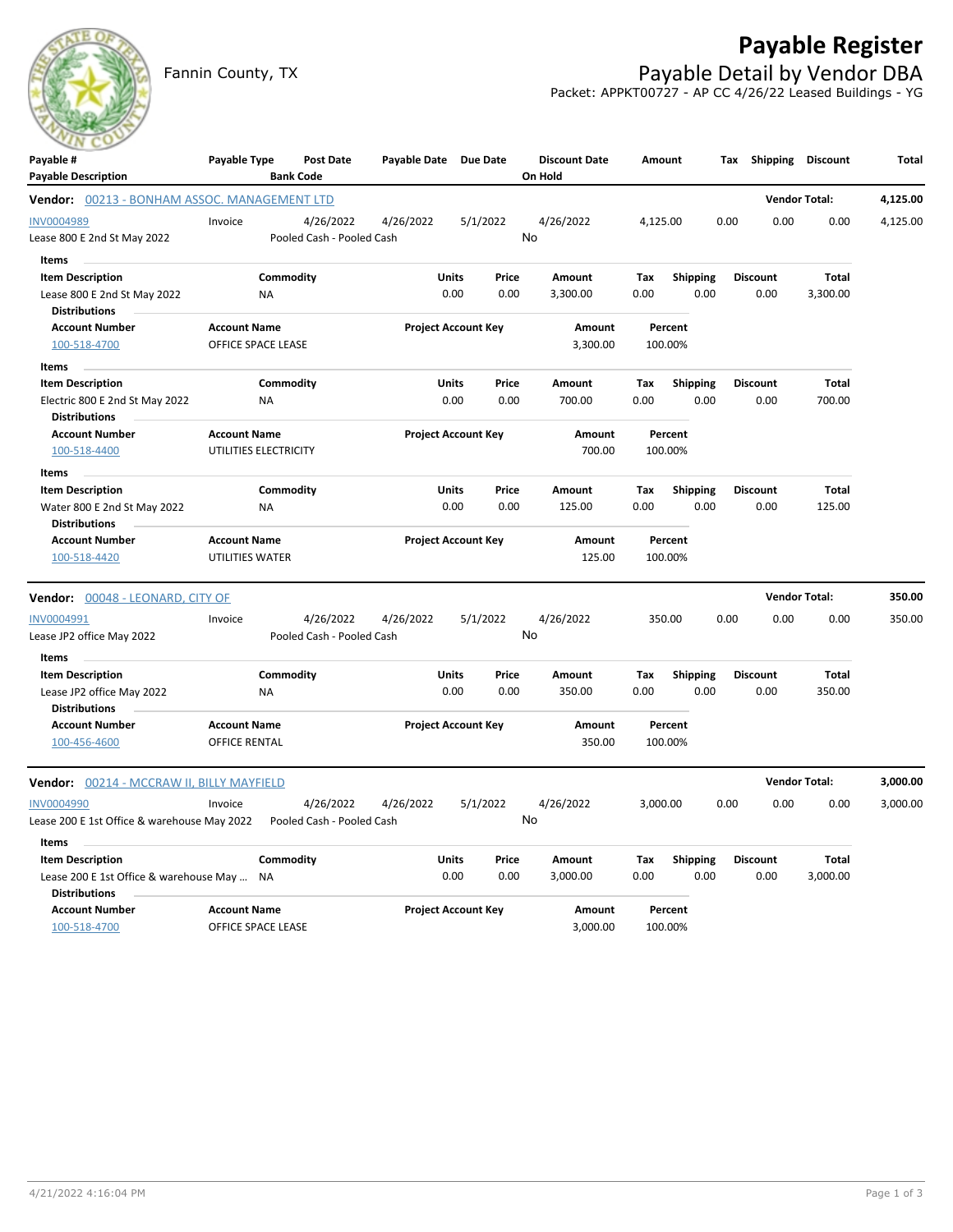## Payable Summary

| Type    | Count               | Gross  | Tax  | <b>Shipping</b> | <b>Discount</b> | <b>Total</b> | <b>Manual Payment</b> | <b>Balance</b> |
|---------|---------------------|--------|------|-----------------|-----------------|--------------|-----------------------|----------------|
| Invoice |                     | 475.00 | 0.00 | 0.OC            | 0.00            | 475.00       | 0.00                  | 475.00         |
|         | <b>Grand Total:</b> | 475.00 | 0.00 | 0.00            | 0.00            | /.475.00     | 0.00                  | 475.00         |